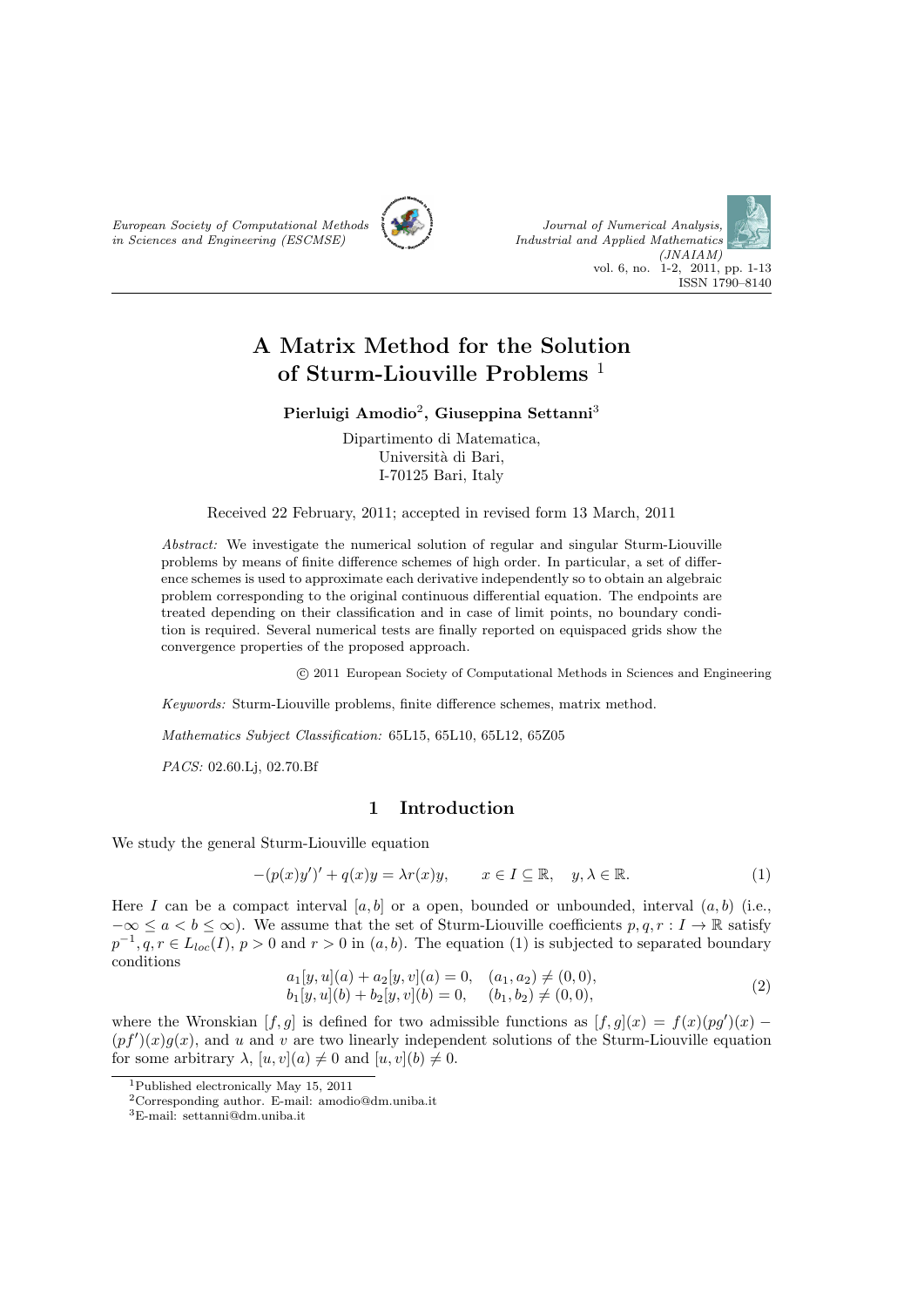The unspecified parameter  $\lambda$ , called eigenvalue, exists for non-trivial solution of  $(1)-(2)$ , whereas the solution is called eigenfunction associated with *λ*. We consider a Sturm-Liouville problem with an infinite but countable number of eigenvalues, which are real and bounded below, so that they can be ordered as

$$
-\infty < \lambda_0 < \lambda_1 < \lambda_2 < \lambda_3 < \dots \quad \text{with} \quad \lim_{n \to \infty} \lambda_n = \infty. \tag{3}
$$

In addition, the associated eigenfunctions  $Y_n(x)$  are orthogonal to each other with respect to the *weight function*  $r(x)$ ,

$$
\int_a^b r(x)Y_m(x)Y_n(x)dx = 0 \quad \text{if } m \neq n, \text{ and } m, n = 1, 2, \dots
$$

As for the usual algebraic eigenvalue problem, the eigenfunctions are uniquely computed according to a specified normalization function.

The Sturm-Liouville boundary value problems are important in applied mathematics and in mathematical physics where they are involved in the description of many phenomena. Typical examples of Sturm-Liouville problems are Bessel equation, Legendre equation, Laguerre equation and Hermite equation, whose eigenfunctions are the homonym functions or polynomials, respectively.

We distinguish between a regular problem and a singular one through the classification of the endpoints. Speaking about the left endpoint *a* (for the right endpoint *b* the treatment is similar), we say that it is regular if  $p^{-1}, q, r \in L([a, c])$  for  $c \in (a, b)$ . If both the endpoints of the interval are regular, then the separated boundary conditions (2) become

$$
a_1y(a) + a_2(py')(a) = 0, \quad (a_1, a_2) \neq (0, 0), b_1y(b) + b_2(py')(b) = 0, \quad (b_1, b_2) \neq (0, 0).
$$
\n(4)

Vice versa an endpoint is singular if it is not regular, and this means that either it is infinite or it is finite, but at least one of  $p^{-1}$ , q or r is not integrable in any neighborhood of the endpoint. If the singular endpoint  $a$  is classified as limit circle (LC), it means that the solution of  $(1)$  is in  $L_r^2(a,c)$  for  $c \in (a,b)$ , and then a left boundary condition (2) is required. It is possible that a LC endpoint is oscillatory (LCO), namely the nontrivial solution of (1) has an infinite number of zeros in any neighborhood of it. In this paper we do not treat LCO endpoints, but LC non oscillatory (LCNO) endpoints satisfying the property (3). Moreover, a singular endpoint is a limit point (LP) if it is not LC, and then no boundary condition is needed.

The aim is to analyze the numerical solution of various (regular and singular) Sturm-Liouville problems by means of finite difference schemes [2, 3]. In this context, the idea is to transform the continuous problem (1) in a discrete one approximating each derivative by means of an appropriate difference scheme. This kind of approach, typical of several methods for PDEs approximation, has been proposed in the last few years for the solution of general second order evolutionary problems

$$
f(x, y, y', y'') = 0
$$
 (5)

subject to initial or boundary conditions (see  $[8, 9, 4, 5, 6]$ ). Since the methods considered emphasize a nice behavior when applied to both second order initial and boundary value problems, firstly we have applied them to eigenvalue IVPs (see  $[7]$ ), showing that the obtained methods maintain the order of accuracy of the underlined schemes for regular problems, while often the order of accuracy decays for singular problems. The main advantage with respect to the classical Runge-Kutta and linear multistep methods is that this approach does not require the reformulation of equation (5) as an equivalent first order one with *y* and *y ′* as unknowns. This is useful to lower the computational cost (the size of the continuous problem is halved) and to simplify step variation because *y* and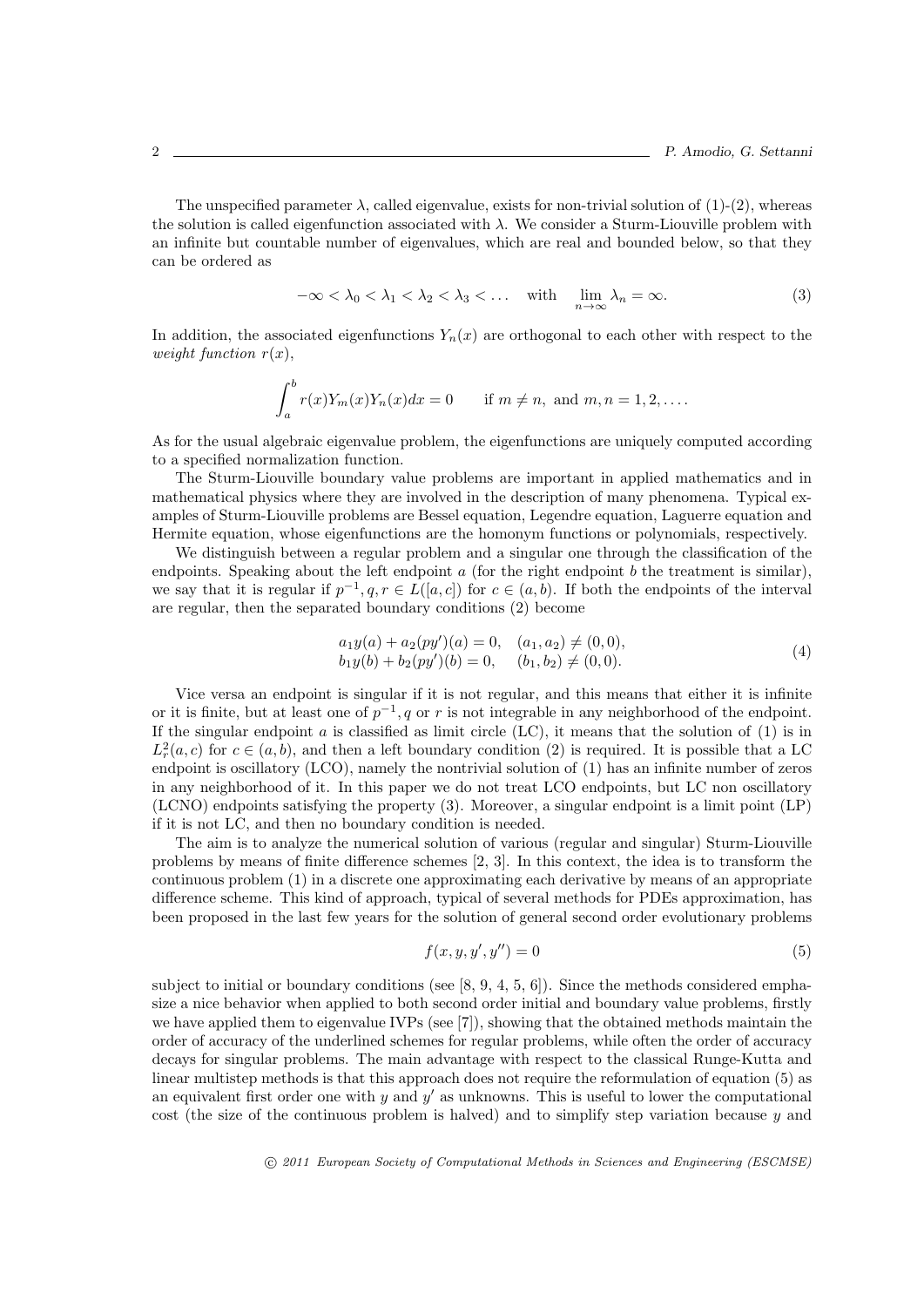*y*<sup>'</sup> have in general a different behavior. Another positive feature of this approach is that not only each derivative is obviously discretized with a different scheme, but also each derivative may be discretized at each grid point with a different scheme depending on the position of the point itself. This aspect, typical of BVMs (see, for example, the main reference [10]) where a main method is used in the central points of the grid and is associated to initial and final methods used once in the other points, allows to reach high orders of accuracy easily.

The paper is organized as follows: in the next section high order finite difference schemes are briefly described. In the successive section we explain how to derive a matrix method to compute the eigenvalues and the eigenfunction of the Sturm-Liouville problem. Finally, the last section is devoted to several examples to emphasize the behavior of the method on classical examples.

### **2 High order finite difference schemes**

In this section we describe high order finite difference schemes for the approximation of general second order differential equations. These schemes will be used in the next section to solve Sturm-Liouville problems. For simplicity, we first suppose problem (5) is solved for  $x \in [a, b]$  with boundary conditions  $y(a) = y_a$  and  $y(b) = y_b$ . Then, we discretize [a, b] by means of  $n + 1$ equispaced points  $x_i = a + ih$ ,  $i = 0, \ldots, n$ , where  $h = (b - a)/n$ .

Finite differences are linear multistep schemes approximating the derivatives of (5) in the points  $x_i$ ,  $i = 1, \ldots, n-1$ . For a fixed number k of points, it is possible to define k alternative schemes approximating  $y^{(\nu)}(x_i)$  and depending on the considered stencil  $x_{i-s+1}, \ldots, x_{i-s+k}$  (here we suppose  $0 < s < k$ )

$$
y^{(\nu)}(x_i) \approx y_i^{(\nu)} = \frac{1}{h^{\nu}} \sum_{j=1}^k \alpha_{j,s}^{(\nu)} y_{i-s+j}, \qquad \nu = 1, 2,
$$
 (6)

where the coefficients  $\alpha_{j,s}^{(\nu)}$  in (6) are always chosen in order the above formula have maximum order. The order of each formula is  $k - \nu$  with the exception of the formulae for  $\nu = 2$ , *k* odd and  $s = (k+1)/2$  which have order  $k-1$ . The idea carried on in [8] and the subsequent papers is to select a combination of schemes of the same order with the best stability properties. In the following we will use schemes of even order p, that is  $k = p + 1$  odd for the first derivative while, for the second derivative,  $k = p + 1$  odd for the scheme with symmetric stencil and  $k = p + 2$  even for the others.

For the second derivative just the schemes with symmetric stencil have the best stability properties. For the first derivative, in [9, 4, 5, 6] it is suggested to use schemes with  $s = (k - 1)/2$  or  $s = (k+3)/2$  depending on the sign of the coefficient multiplying the derivative. For Sturm-Liouville problems, symmetry reasons suggest to use schemes with symmetric stencil  $(s = (k+1)/2)$ . The formula selected to approximate each derivative is called *main scheme*.

For  $p \geq 4$  the main scheme cannot be used on all the points of the grid: for example, for the order 4, main schemes approximating the derivatives in  $x_1$  and  $x_{n-1}$  would require the values in *x−*<sup>1</sup> and *xn*+1. Consequently is necessary to use different formulae (called *initial* and *final schemes*) to approximate derivatives in the initial and final points of the mesh. So, in general, the approximation of a derivative in all the internal points of the grid requires a combination of formulae, some of them used once in the initial and final gridpoints. As an example, for the order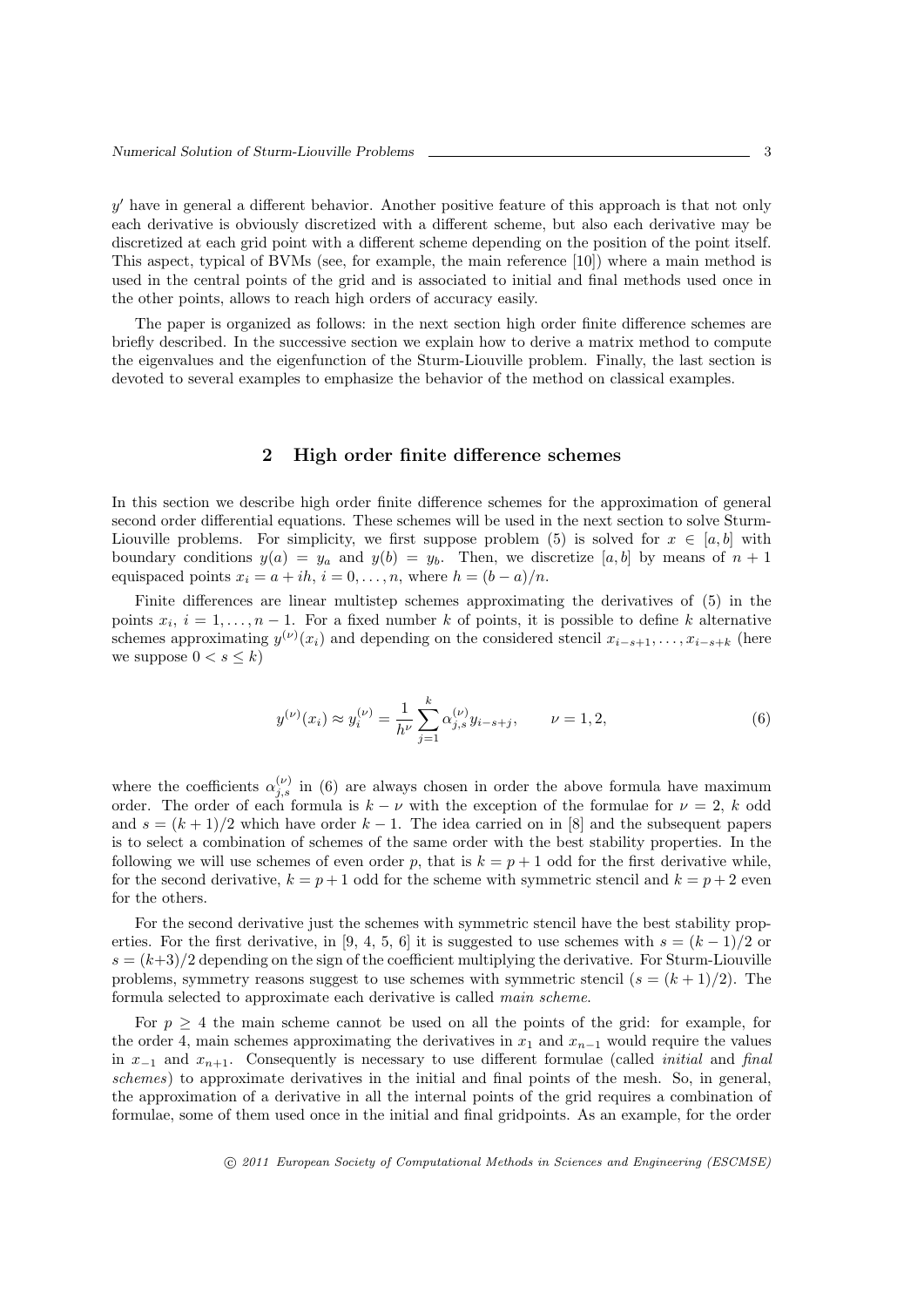4 we use the schemes

$$
y'(x_i) \approx y'_i = \frac{1}{h} \begin{cases} \left(-\frac{1}{4}y_0 - \frac{5}{6}y_1 + \frac{3}{2}y_2 - \frac{1}{2}y_3 + \frac{1}{12}y_4\right), & i = 1\\ \left(\frac{1}{12}y_{i-2} - \frac{2}{3}y_{i-1} + \frac{2}{3}y_{i+1} - \frac{1}{12}y_{i+2}\right), & i = 2, \dots, n-2, \\ \left(-\frac{1}{12}y_{n-4} + \frac{1}{2}y_{n-3} - \frac{3}{2}y_{n-2} + \frac{5}{6}y_{n-1} + \frac{1}{4}y_n\right), & i = n-1 \end{cases}
$$

 $Y' = \overline{A}$ 

which in matrix form is represented as

$$
{}_{1}\bar{Y},\tag{7}
$$

where 
$$
Y' = (y'_1, ..., y'_{n-1})^T
$$
,  $\bar{Y} = (y_0, ..., y_n)^T = (y_0, Y^T, y_n)^T$  and  
\n
$$
\bar{A}_1 = \frac{1}{h} \begin{pmatrix} -\frac{1}{4} & -\frac{5}{6} & \frac{3}{2} & -\frac{1}{2} & \frac{1}{12} \\ \frac{1}{12} & -\frac{2}{3} & 0 & \frac{2}{3} & -\frac{1}{12} \\ \vdots & \vdots & \ddots & \vdots & \ddots & \vdots \\ \vdots & \vdots & \ddots & \vdots & \ddots & \vdots \\ \frac{1}{12} & -\frac{2}{3} & 0 & \frac{2}{3} & -\frac{1}{12} \\ \frac{1}{12} & \frac{1}{2} & -\frac{3}{2} & \frac{5}{6} & \frac{1}{4} \end{pmatrix}_{(n-1)\times(n+1)}
$$
\n(8)

Analogously,

$$
y''(x_i) \approx y_i'' = \frac{1}{h^2} \begin{cases} \left(\frac{5}{6}y_0 - \frac{5}{4}y_1 - \frac{1}{3}y_2 + \frac{7}{6}y_3 - \frac{1}{2}y_4 + \frac{1}{12}y_5\right), & i = 1\\ \left(-\frac{1}{12}y_{i-2} + \frac{4}{3}y_{i-1} - \frac{5}{2}y_i + \frac{4}{3}y_{i+1} - \frac{1}{12}y_{i+2}\right), & i = 2, \dots, n-2, \\ \left(\frac{1}{12}y_{n-5} - \frac{1}{2}y_{n-4} + \frac{7}{6}y_{n-3} - \frac{1}{3}y_{n-2} - \frac{5}{4}y_{n-1} + \frac{5}{6}y_n\right), & i = n-1 \end{cases}
$$

or

$$
Y'' = \bar{A}_2 \bar{Y},\tag{9}
$$

where  $Y'' = (y''_1, \ldots, y''_{n-1})^T$  and

$$
\bar{A}_2 = \frac{1}{h^2} \begin{pmatrix} \frac{5}{6} & -\frac{5}{4} & -\frac{1}{3} & \frac{7}{6} & -\frac{1}{2} & \frac{1}{12} \\ -\frac{1}{12} & \frac{4}{3} & -\frac{5}{2} & \frac{4}{3} & -\frac{1}{12} \\ \vdots & \vdots & \vdots & \ddots & \vdots \\ \frac{1}{12} & -\frac{1}{2} & \frac{4}{3} & -\frac{5}{2} & \frac{4}{3} & -\frac{1}{12} \\ \frac{1}{12} & -\frac{1}{2} & \frac{7}{6} & -\frac{1}{3} & -\frac{5}{4} & \frac{5}{6} \end{pmatrix}_{(n-1)\times(n+1)}
$$
(10)

Hence, the differential equation (5) is substituted by a nonlinear system of equations

$$
f(X, Y, Y', Y'') = 0\tag{11}
$$

in the unknown vector *Y* .

Sometimes boundary conditions also involve first derivatives in the extreme points. So, for example, we have

$$
\gamma_0 y(a) + \delta_0 y'(a) = y_a, \qquad \gamma_1 y(b) + \delta_1 y'(b) = y_b.
$$
 (12)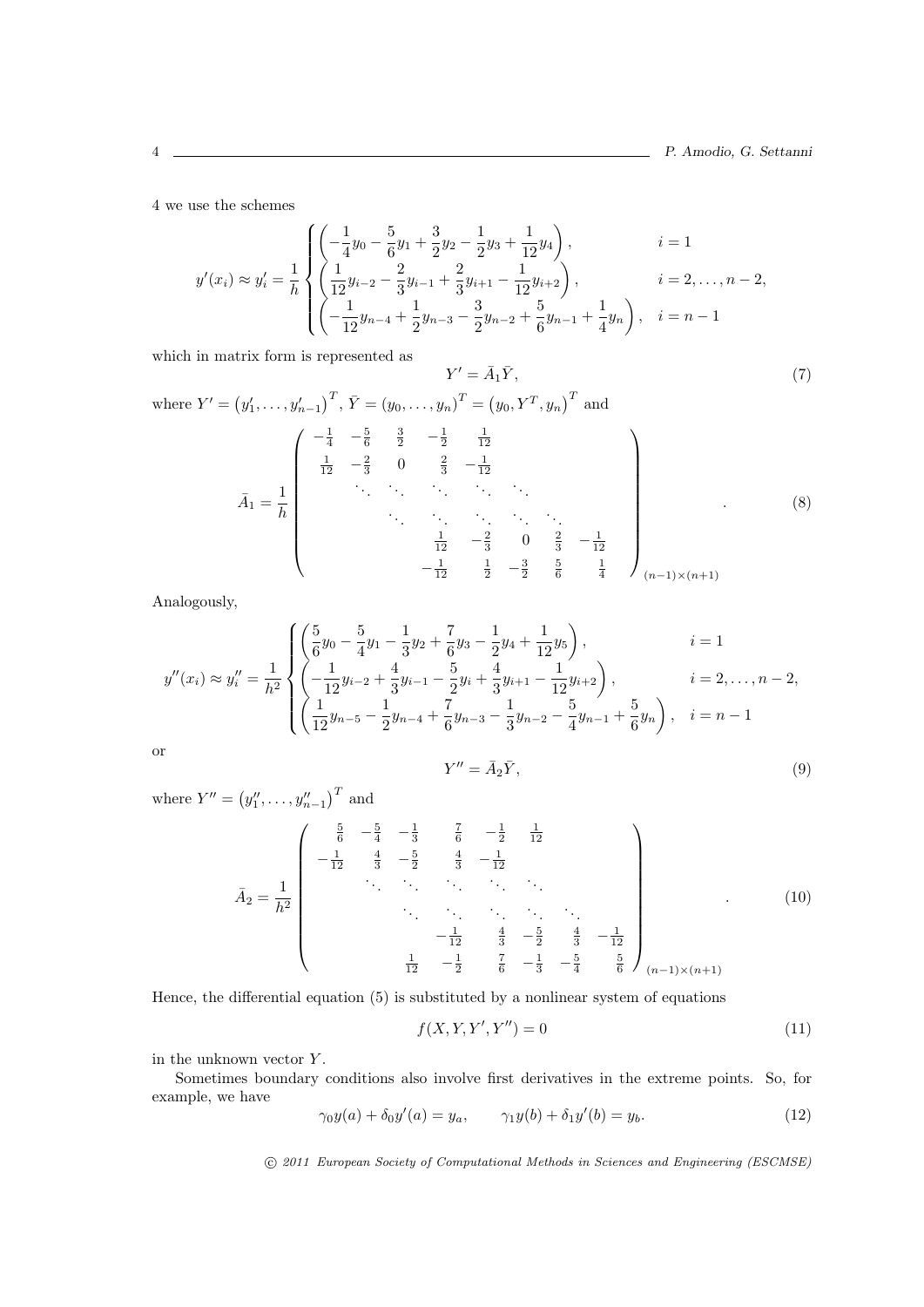The values  $y'(a)$  and  $y'(b)$  were not considered in the previous formulae. So the simplest thing to do is to approximate them by means of (6) with  $s = 1$  and  $s = k$ , respectively; in such a case boundary conditions (12) are approximatively satisfied. In this case it is however preferable to treat  $y'(a)$  and  $y'(b)$  as additional unknowns. We use the following initial and final schemes in place of the previous ones:

$$
y'(x_i) \approx y'_i = \frac{1}{h} \begin{cases} hy'_0, & i = 0\\ \left(-\frac{h}{3}y'_0 - \frac{17}{18}y_0 + \frac{1}{2}y_1 + \frac{1}{2}y_2 - \frac{1}{18}y_3\right), & i = 1\\ \left(\frac{1}{18}y_{n-3} - \frac{1}{2}y_{n-2} - \frac{1}{2}y_{n-1} + \frac{17}{18}y_n - \frac{h}{3}y'_n\right), & i = n - 1\\ hy'_n, & i = n \end{cases}
$$

and

$$
y''(x_i) \approx y_i'' = \frac{1}{h^2} \begin{cases} \left( \frac{25h}{6} y_0' - \frac{415}{72} y_0 + 8y_1 - 3y_2 + \frac{8}{9} y_3 - \frac{1}{8} y_4 \right), & i = 0\\ \left( \frac{5h}{12} y_0' + \frac{257}{144} y_0 - \frac{10}{3} y_1 + \frac{7}{4} y_2 - \frac{2}{9} y_3 + \frac{1}{48} y_4 \right), & i = 1\\ \left( \frac{1}{48} y_{n-4} - \frac{2}{9} y_{n-3} + \frac{7}{4} y_{n-2} - \frac{10}{3} y_{n-1} + \frac{257}{144} y_n - \frac{5h}{12} y_n' \right), & i = n - 1\\ \left( -\frac{1}{8} y_{n-4} + \frac{8}{9} y_{n-3} - 3y_{n-2} + 8 y_{n-1} - \frac{415}{72} y_n + \frac{25h}{6} y_n' \right), & i = n \end{cases}
$$

Now the approximation (7) and (9) are defined for  $Y' = (y'_0, \ldots, y'_n)^T$ ,  $\overline{Y} = (y'_0, y_0, \ldots, y_n, y'_n)^T =$  $(y'_0, Y^T, y'_n)^T$  and

$$
\bar{A}_1 = \frac{1}{h}
$$
\n
$$
\bar{A}_1 = \frac{1}{h}
$$
\n
$$
\frac{1}{12} - \frac{2}{3} = \frac{1}{2} - \frac{1}{18}
$$
\n
$$
\frac{1}{12} - \frac{2}{3} = \frac{1}{3} - \frac{1}{12}
$$
\n
$$
\frac{1}{12} - \frac{2}{3} = \frac{1}{3} - \frac{1}{2} - \frac{1}{2} - \frac{1}{2} - \frac{1}{2} - \frac{1}{2} - \frac{1}{2} - \frac{1}{2} - \frac{1}{2} - \frac{1}{2} - \frac{1}{2} - \frac{1}{2} - \frac{1}{2} - \frac{1}{2} - \frac{1}{2} - \frac{1}{2} - \frac{1}{2} - \frac{1}{2} - \frac{1}{2} - \frac{1}{2} - \frac{1}{2} - \frac{1}{2} - \frac{1}{2} - \frac{1}{2} - \frac{1}{2} - \frac{1}{2} - \frac{1}{2} - \frac{1}{2} - \frac{1}{2} - \frac{1}{2} - \frac{1}{2} - \frac{1}{2} - \frac{1}{2} - \frac{1}{2} - \frac{1}{2} - \frac{1}{2} - \frac{1}{2} - \frac{1}{2} - \frac{1}{2} - \frac{1}{2} - \frac{1}{2} - \frac{1}{2} - \frac{1}{2} - \frac{1}{2} - \frac{1}{2} - \frac{1}{2} - \frac{1}{2} - \frac{1}{2} - \frac{1}{2} - \frac{1}{2} - \frac{1}{2} - \frac{1}{2} - \frac{1}{2} - \frac{1}{2} - \frac{1}{2} - \frac{1}{2} - \frac{1}{3} - \frac{2}{3} - \frac{1}{4} - \frac{1}{3} - \frac{257}{144} - \frac{55}{12} - \frac{1}{8} - \frac{257}{9} - \frac{1}{3} - \frac{257}{12} - \frac{55}{12} - \frac{1}{8} - \frac{257}{9} - \frac{1}{4} - \frac{1}{12} - \frac{257}{12} - \frac{1}{2} - \frac{1}{2} - \frac{1}{2
$$

Obviously the absence of one of the first derivative term in the boundary conditions allows us to simplify initial and final schemes as said previously.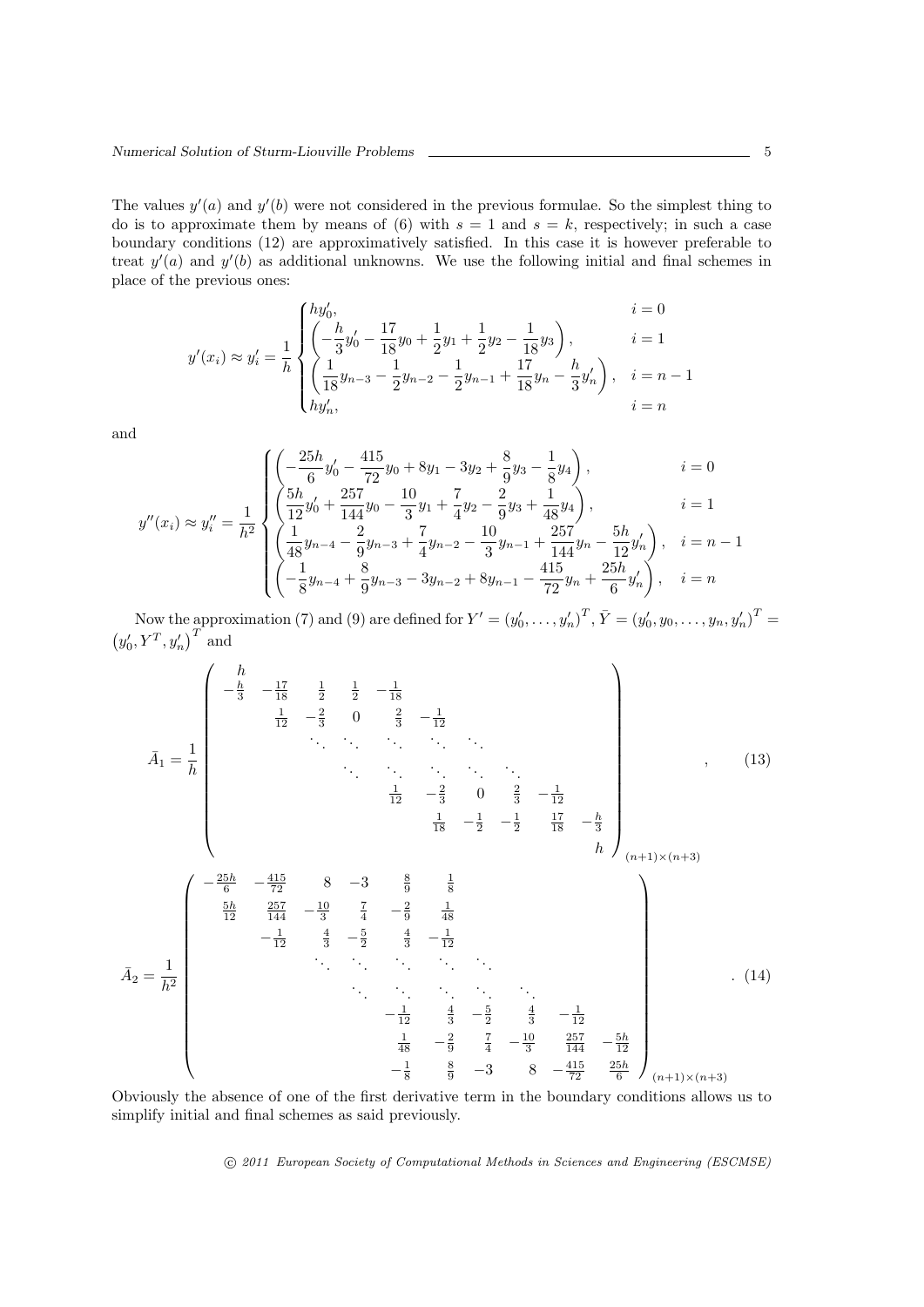# **3 Algebraic solution of Sturm-Liouville problems**

In this section we apply high order finite difference schemes to Sturm-Liouville equations (1). The main difference with respect to the equation (5) is the presence of the unknown parameter  $\lambda$  in the equation as well as possible singularities in the extreme points.

Supposing, for simplicity, that the problem is regular on a finite interval and (4) contains  $a_2 = b_2 = 0$ . Then (1) is equivalent to

$$
-p(x)y'' - p'(x)y' + q(x)y = \lambda r(x)y, \qquad x \in [a, b], \quad y, \lambda \in \mathbb{R}
$$
 (15)

and it is approximated by

$$
R^{-1}(-PA_2 - P_1A_1 + Q)Y = \lambda Y \tag{16}
$$

where R, P, P<sub>1</sub> and Q are diagonal matrices of size  $n-1$  containing  $r(x_i)$ ,  $p(x_i)$ ,  $p'(x_i)$  and  $q(x_i)$ ,  $i = 1, \ldots, n-1$ , respectively,  $A_1$  and  $A_2$  are square matrices extracted by (8) and (10) neglecting the first and the last column (which are multiplied by  $y_0 = y_n = 0$ ), and  $Y = (y_1, \ldots, y_{n-1})^T$ .

Eigenvalues and eigenfunctions of (15) are eigenvalues and eigenvectors of the sparse matrix  $M = R^{-1}(-PA_2 - P_1A_1 + Q)$  in (16). Hence they will be computed in the next section by means of a linear algebra tool. Anyway, we stress that the same result could be reached by solving the nonlinear system (16) in the unknowns  $\lambda$  and Y by using a normalization condition on the vector *Y* as additional equation and a suitable initial guess for the eigenvalue required.

For general boundary conditions (4), where  $a_1, a_2, b_1$  and  $b_2$  are all different from 0, the idea is always to reduce the size of the problem and use an algebraic tool. In this case the approximation of (15) is given by

$$
\bar{R}^{-1}\left(-\bar{P}\bar{A}_2-\bar{P}_1\bar{A}_1+\bar{Q}\hat{I}\right)\bar{Y}=\lambda Y,\tag{17}
$$

*.*

where  $\bar{A}_1$  and  $\bar{A}_2$  are the rectangular matrices (13) and (14),  $\bar{Y} = (y'_0, Y, y'_n)^T, Y = (y_0, y_1, \ldots, y_n)^T$ ,  $\hat{I} = [o I_{n+1} o]$  and  $\overline{R}$ ,  $\overline{P}$ ,  $\overline{P}_1$  and  $\overline{Q}$  are diagonal matrices of size  $n+1$  containing  $r(x_i)$ ,  $p(x_i)$ ,  $p'(x_i)$  and  $q(x_i)$ ,  $i = 0, \ldots, n$ . As a consequence of (4), we consider a matrix of transformation

$$
D = \begin{pmatrix} a_2 p(a) & a_1 & & & \\ & 1 & & & \\ & & \ddots & & \\ & & & 1 & \\ & & & b_1 & b_2 p(b) \end{pmatrix}_{(n+3)\times(n+3)}
$$

such that  $D\overline{Y} = (a_1y_0 + a_2p(a)y'_0, y_0, \ldots, y_n, b_1y_n + b_2p(b)y'_n)^T$  contains the first and the last element which are zero. Then (17) is equivalent to

$$
\bar{R}^{-1} \left( -\bar{P}\bar{A}_2 - \bar{P}_1\bar{A}_1 + \bar{Q}\hat{I} \right) D^{-1} D \bar{Y} = \bar{R}^{-1} \left( -\bar{P}A_2 - \bar{P}_1A_1 + \bar{Q} \right) Y = \lambda Y,
$$

where again a square matrix is extracted by the original rectangular one erasing the first and the last column; as in the previous case we obtain an algebraic eigenvalue problem whose eigenvalues and eigenvectors are the eigenvalues and eigenfunctions of the original problem (15).

In case of singular Sturm-Liouville problems with (for simplicity both) LP endpoints, no boundary condition is required and hence it is necessary to add two finite difference schemes to (7) and (9). To this aim we consider initial and final methods approximating equation (15) in both the endpoints (here we again use order 4):

$$
y'(x_0) \approx y'_0 = \frac{1}{h} \left( -\frac{25}{12}y_0 + 4y_1 - 3y_2 + \frac{4}{3}y_3 - \frac{1}{4}y_4 \right),
$$
  

$$
y'(x_n) \approx y'_n = \frac{1}{h} \left( \frac{1}{4}y_{n-4} - \frac{4}{3}y_{n-3} + 3y_{n-2} - 4y_{n-1} + \frac{25}{12}y_n \right),
$$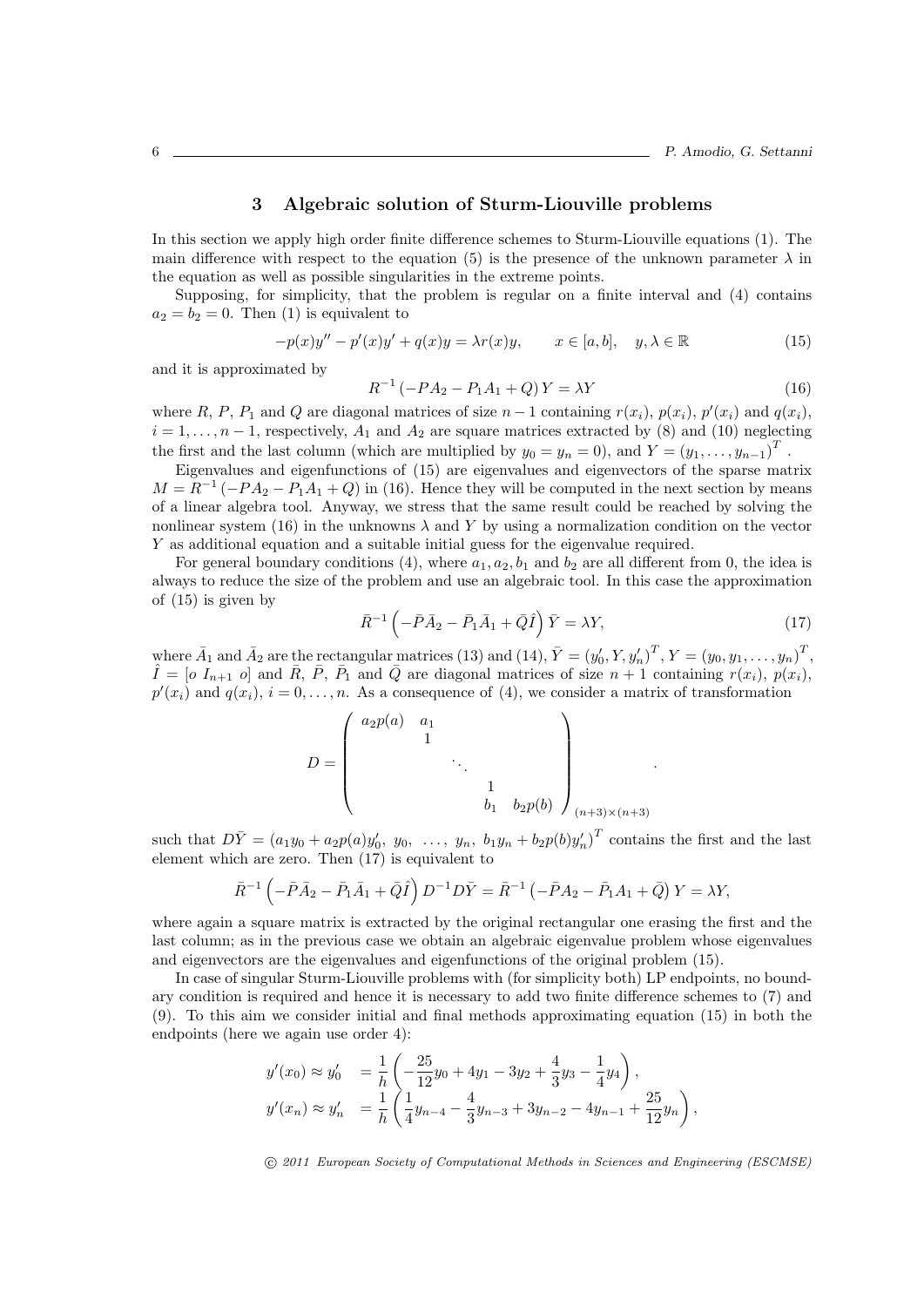*Numerical Solution of Sturm-Liouville Problems* 7

$$
y''(x_0) \approx y_0'' = \frac{1}{h^2} \left( \frac{15}{4} y_0 - \frac{77}{6} y_1 + \frac{107}{6} y_2 - 13 y_3 + \frac{61}{12} y_4 - \frac{5}{6} y_5 \right),
$$
  

$$
y''(x_n) \approx y_n'' = \frac{1}{h^2} \left( -\frac{5}{6} y_{n-5} + \frac{61}{12} y_{n-4} - 13 y_{n-3} + \frac{107}{6} y_{n-2} - \frac{77}{6} y_{n-1} + \frac{15}{4} y_n \right),
$$

Matrices (8) and (10) becomes

$$
A_{1} = \frac{1}{h}
$$
\n
$$
\begin{pmatrix}\n-\frac{25}{12} & 4 & -3 & \frac{4}{3} & -\frac{1}{4} \\
-\frac{1}{4} & -\frac{5}{6} & \frac{3}{2} & -\frac{1}{2} & \frac{1}{12} \\
\frac{1}{12} & -\frac{2}{3} & 0 & \frac{2}{3} & -\frac{1}{12} \\
\vdots & \vdots & \ddots & \vdots & \ddots & \vdots \\
& & \ddots & \ddots & \ddots & \ddots \\
& & & \ddots & \ddots & \ddots \\
& & & & \frac{1}{12} & -\frac{2}{3} & 0 & \frac{2}{3} & -\frac{1}{12} \\
& & & & & -\frac{1}{12} & \frac{1}{2} & -\frac{3}{2} & \frac{5}{6} & \frac{1}{4} \\
& & & & & \frac{1}{4} & -\frac{4}{3} & 3 & -4 & \frac{25}{12}\n\end{pmatrix}_{(n+1)\times(n+1)}
$$
\n(18)

and

$$
A_2 = \frac{1}{h^2}
$$
\n
$$
\begin{pmatrix}\n\frac{15}{4} & -\frac{77}{6} & \frac{107}{6} & -13 & \frac{61}{12} & -\frac{5}{6} \\
\frac{5}{6} & -\frac{5}{4} & -\frac{1}{3} & \frac{7}{6} & -\frac{1}{2} & \frac{1}{12} \\
-\frac{1}{12} & \frac{4}{3} & -\frac{5}{2} & \frac{4}{3} & -\frac{1}{12} \\
\vdots & \vdots & \vdots & \ddots & \vdots & \ddots & \vdots \\
-\frac{1}{12} & \frac{4}{3} & -\frac{5}{2} & \frac{4}{3} & -\frac{1}{12} \\
-\frac{1}{12} & -\frac{1}{2} & \frac{7}{6} & -\frac{1}{3} & -\frac{5}{4} & \frac{5}{6} \\
-\frac{5}{6} & \frac{61}{12} & -13 & \frac{107}{6} & -\frac{77}{6} & \frac{15}{4}\n\end{pmatrix}
$$
\n
$$
(19)
$$

Consequently, equation (15) is approximated by

$$
\bar{R}^{-1} \left( -\bar{P}A_2 - \bar{P}_1A_1 + \bar{Q} \right) Y = \lambda Y,
$$

where  $Y = (y_0, \ldots, y_n)^T$  and  $\overline{P}$ ,  $\overline{P}_1$   $\overline{Q}$  are the same matrices used in (17).

We observe that it could happen that the coefficients of Sturm-Liouville problems are not defined in the endpoints, so we have to consider a truncated interval  $[\alpha, \beta]$  with  $a < \alpha < \beta < b$ .

#### **4 Numerical examples**

In this section we examine some examples of Sturm-Liouville problems with one or both the endpoints regular, LCNO or LP. Except for unbounded problems, we have always considered constant step size in order to estimate the numerical order of convergence. Unbounded intervals are transformed into limited ones before a constant stepsize is applied. Methods of order 4, 6 and 8 are considered and, as explained in Section 3, the matlab tool for sparse matrices *eigs* is used to evaluate both the eigenvalues and the eigenvectors.

At the beginning, we test the methods on a regular problem (Problem 1) and on a regular one that looks singular (Problem 2). Afterwards, we solve the same Sturm-Liouville problem (the hydrogen equation) on a truncated interval (Problem 3) and on an upper unbounded one (Problem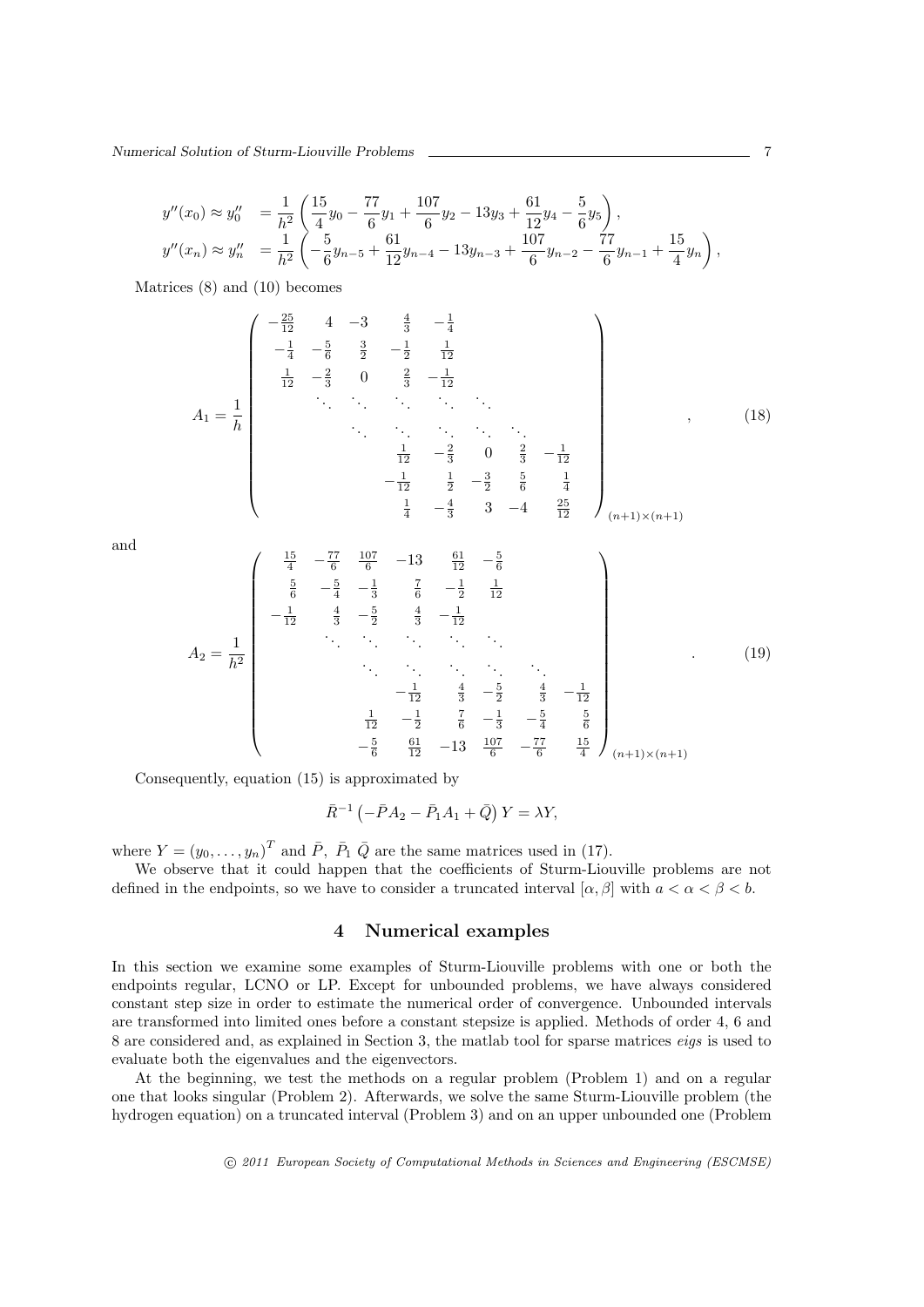|                |       | $p=4$       |                          | $p=6$       |       | $p=8$      |       |
|----------------|-------|-------------|--------------------------|-------------|-------|------------|-------|
|                | Mesh  | Error       | Order                    | Error       | Order | Error      | Order |
|                | 200   | $1.01e-0.5$ | 3.45                     | $4.26e-07$  | 6.16  | 1.61e-07   | 8.65  |
| $\lambda_0$    | 400   | 9.19e-07    | 3.89                     | 5.97e-09    | 6.91  | $4.01e-10$ | 9.08  |
|                | 600   | $1.90e-07$  | 3.96                     | $3.63e-10$  | 7.35  | $1.01e-11$ | 1.45  |
|                | 800   | $6.08e-08$  |                          | $4.38e-11$  | -     | $1.55e-13$ |       |
|                | 300   | 2.88e-04    | 7.13                     | $9.14e-0.5$ | 12.22 | 2.64e-05   | 8.05  |
|                | 600   | $2.05e-06$  | 1.92                     | $1.92e-08$  | 2.34  | $9.95e-08$ | 9.96  |
| $\lambda_4$    | 900   | $9.42e-07$  | 2.38                     | $7.42e-09$  | 7.57  | 1.75e-09   | 10.81 |
|                | 1.200 | 4.75e-07    | 3.24                     | 8.39e-10    | 11.22 | $7.82e-11$ | 12.97 |
|                | 1.500 | 2.31e-07    | $\overline{\phantom{a}}$ | $6.86e-11$  |       | $4.33e-12$ |       |
|                | 2000  | 5.69e-05    | 3.19                     | 5.53e-06    | 6.85  | 3.33e-07   | 7.27  |
|                | 2500  | $2.79e-0.5$ | 3.53                     | $1.20e-06$  | 6.92  | $6.58e-08$ | 8.84  |
| $\lambda_{24}$ | 3000  | 1.47e-05    | 3.70                     | $3.40e-07$  | 6.85  | $1.31e-08$ | 9.51  |
|                | 3500  | 8.30e-06    | 3.79                     | 1.18e-07    | 6.74  | $3.03e-09$ | 9.93  |
|                | 4000  | $5.00e-06$  |                          | $4.81e-08$  |       | 8.05e-10   |       |

Table 1: Numerical results for Test problem 1.

4). Here the left endpoint is LP while the right one is regular in the first case and LP in the second. We point out again that no boundary condition is required in a LP endpoint, and this is substituted by an initial or a final method. Finally, in the last example the endpoints are both LCNO and boundary conditions are needed.

*Problem 1.* The Klotter problem (see [14]) is defined as

$$
-y''(x) + \frac{3}{4x^2}y(x) = \lambda \frac{64\pi^2}{9x^6}y(x), \quad x \in [8/7, 8],
$$
  

$$
a = 8/7 \text{ regular},
$$
  

$$
b = 8 \text{ regular},
$$

with boundary conditions  $y(8/7) = y(8) = 0$ . The eigenvalues are

$$
\lambda_k = (k+1)^2, \qquad k = 0, 1, \dots
$$

As shown in Table 1, the numerical order is preserved for each eigenvalue. Greater eigenvalues require more points than the smaller ones in order to obtain a good approximation. Anyway, it is clearly visible that a better accuracy is gained with the higher order methods.

*Problem 2.* The regular problem (see [14])

$$
-\left(\frac{1}{\sqrt{1-x^2}}y'\right)'(x) = \lambda \frac{1}{\sqrt{1-x^2}}y(x), \quad x \in [-1,1],
$$
  
\n
$$
a = -1 \quad \text{regular},
$$
  
\n
$$
b = 1 \quad \text{regular}
$$

has boundary conditions  $y(-1) = y(1) = 0$ . It is important to specify that, though being defined regular, it has the coefficients  $p(x)$  and  $r(x)$  not defined in the endpoints and hence it looks singular. This 'singular' behavior wreaks a loss of order. The results in Table 2 bear out the slow convergence and the numerical order reaches the same constant value for every eigenvalue and order of the method. Here it is known from [14] that  $\lambda_0 = 3.559279966$ ,  $\lambda_9 = 258.8005854$  and  $\lambda_{24} = 1572.635284.$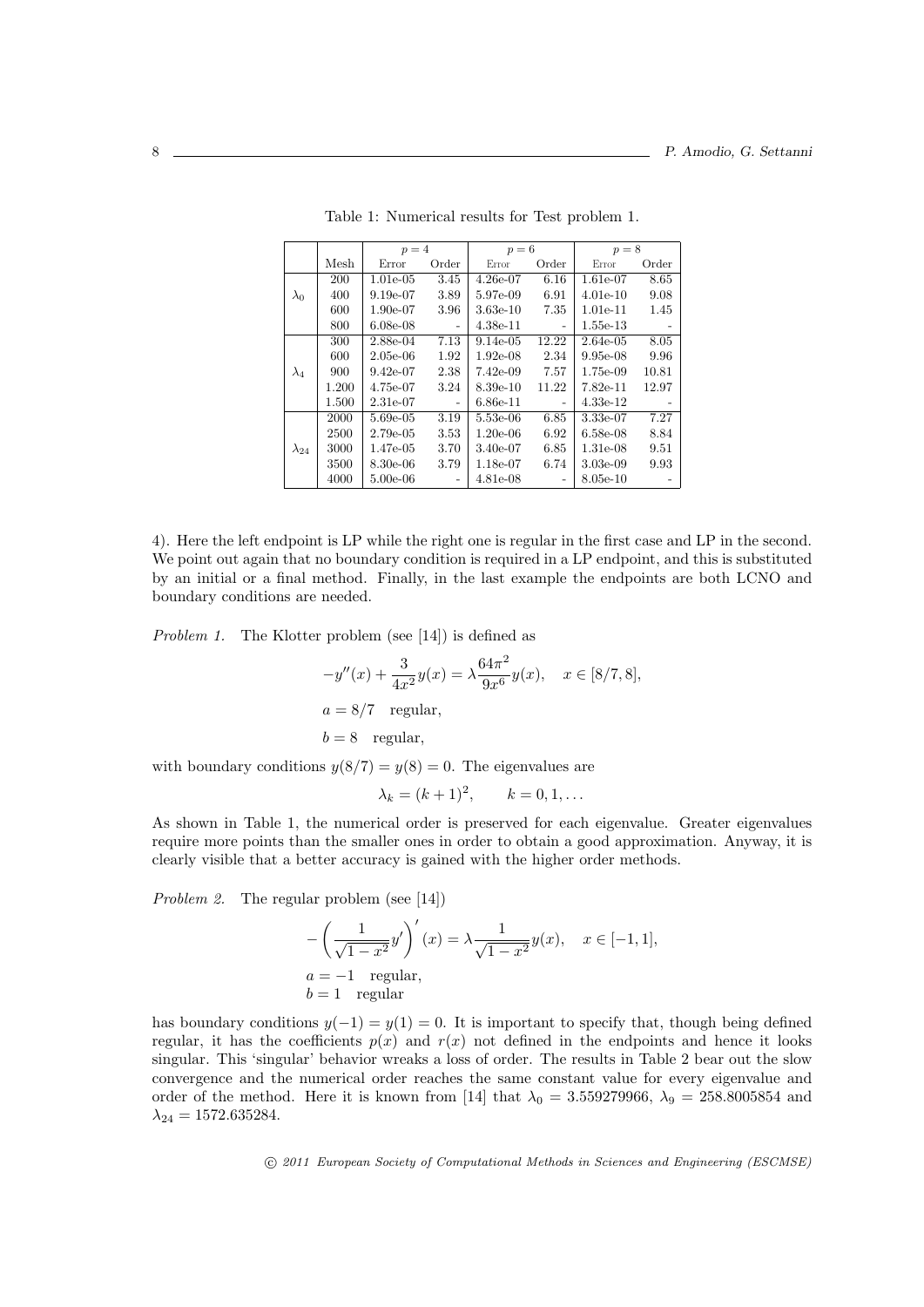|                |       | $p=4$       |                          | $p=6$       |                          | $p=8$       |                          |
|----------------|-------|-------------|--------------------------|-------------|--------------------------|-------------|--------------------------|
|                |       |             |                          |             |                          |             |                          |
|                | Mesh  | Error       | Order                    | Error       | Order                    | Error       | Order                    |
|                | 1000  | $1.57e-0.5$ | 1.50                     | $1.41e-0.5$ | 1.50                     | $1.26e-0.5$ | 1.50                     |
| $\lambda_0$    | 2000  | 5.56e-06    | 1.50                     | $5.00e-06$  | 1.50                     | $4.44e-06$  | 1.50                     |
|                | 3000  | $3.03e-06$  | 1.50                     | $2.72e-06$  | 1.50                     | $2.42e-06$  | 1.50                     |
|                | 4000  | $1.97e-06$  | $\overline{\phantom{a}}$ | 1.77e-06    | $\overline{\phantom{a}}$ | 1.57e-06    | $\overline{\phantom{0}}$ |
|                | 6000  | $2.93e-06$  | 1.50                     | $2.63e-06$  | 1.50                     | $2.34e-06$  | 1.50                     |
| $\lambda_{9}$  | 9000  | $1.59e-06$  | 1.50                     | $1.43e-06$  | 1.50                     | $1.27e-06$  | 1.50                     |
|                | 12000 | $1.04e-06$  | 1.50                     | $9.31e-07$  | 1.50                     | 8.27e-07    | 1.50                     |
|                | 15000 | 7.41e-07    | $\overline{\phantom{a}}$ | $6.66e-07$  | $\overline{\phantom{0}}$ | $5.92e-07$  |                          |
|                | 10000 | $2.13e-06$  | 1.50                     | $1.91e-06$  | 1.50                     | $1.70e-06$  | 1.50                     |
| $\lambda_{24}$ | 15000 | $1.16e-06$  | 1.50                     | $1.04e-06$  | 1.50                     | $9.25e-07$  | 1.50                     |
|                | 20000 | 7.53e-07    | 1.50                     | 6.76e-07    | 1.50                     | $6.00e-07$  | 1.50                     |
|                | 25000 | 5.38e-07    |                          | 4.84e-07    | $\overline{\phantom{0}}$ | $4.30e-07$  | ۰                        |

Table 2: Numerical results for Test problem 2.

*Problem 3.* The truncated hydrogen equation (see [14]) is defined as,

$$
-y''(x) + \left(\frac{2}{x^2} - \frac{1}{x}\right)y(x) = \lambda y(x), \quad x \in [0, 1000],
$$
  
\n $a = 0$  LP,  
\n $b = 1000$  regular.

The only condition is  $y(1000) = 0$ . The eigenvalues are

$$
\lambda_k = -\frac{1}{(2k+4)^2}, \, k = 0, 1, \dots
$$

Since  $a = 0$  is LP, no boundary condition is required and initial methods approximate the problem in the initial point. Since  $q(x)$  is not defined in a, we also truncate the interval (see [13]) and choose  $a > 0$  close to zero. Moreover, the results in Table 3 show that the numerical order is gained, the convergence for order 8 is rather faster and the accuracy improves with the higher order. We emphasize that, on a truncated interval, a good eigenvalue estimation is reached until  $k = 9$ , since when k increases the eigenfunction is not zero in the right endpoint and oscillations range on a greater interval. In order to compare the results with the next problem we have also drawn the eigenfunction associated to  $\lambda_4$  in Figure 1 (left).

*Problem 4.* The Hydrogen atom equation in problem 3 is integrated for  $x \in [0, \infty]$ , where

$$
b = \infty
$$
 LP

With respect to the previous example, both endpoints are LP and no boundary condition is given, so we consider one initial and final methods to approximate the problem in both endpoints. Moreover the upper unbounded interval is transformed by means of the simple change of variable

$$
\tilde{x}_i = 1 - \frac{1}{\sqrt{1 + x_i}} \in [0, 1].
$$

Obviously a constant step size in [0*,* 1] gives a solution with variable step size in the original interval, as it is possible to see in Figure 1 (right). We note that the solution, obtained in the interval  $(0, \infty)$ , is truncated in  $b = 1000$  in order to see the choice of the mesh selection in comparison to Figure 1 (left). Conversely to Problem 3 few points ensure a good approximation and numerical order is preserved. As noted in the other examples greatest accuracy is guaranteed by higher order methods.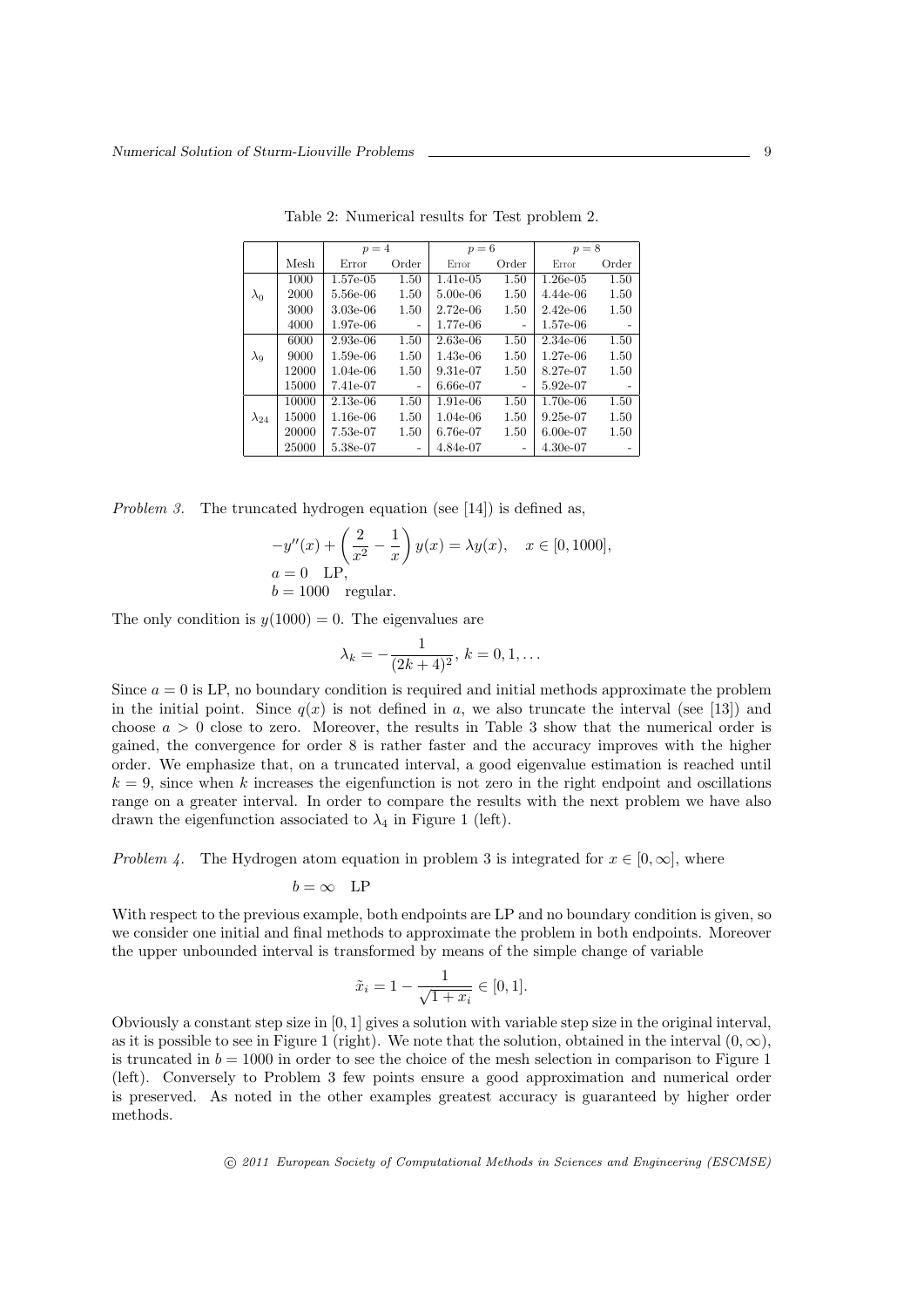|               |      | $p=4$       |       | $p=6$       |                          | $p=8$      |       |
|---------------|------|-------------|-------|-------------|--------------------------|------------|-------|
|               | Mesh | Error       | Order | Error       | Order                    | Error      | Order |
|               | 500  | $2.18e-03$  | 4.23  | 9.77e-04    | 6.89                     | $2.00e-04$ | 9.42  |
| $\lambda_0$   | 1000 | 1.16e-04    | 2.96  | $8.22e-06$  | 6.64                     | $2.92e-07$ | 11.15 |
|               | 1500 | $3.49e-0.5$ | 3.62  | 5.56e-07    | 6.37                     | 3.17e-09   | 18.34 |
|               | 2000 | $1.23e-0.5$ |       | 8.91e-08    | ۰                        | 1.61e-11   |       |
| $\lambda_4$   | 500  | 7.36e-04    | 4.64  | 1.17e-04    | 7.61                     | $9.75e-06$ | 10.18 |
|               | 1000 | $2.95e-0.5$ | 3.05  | 5.98e-07    | 6.90                     | 8.38e-09   | 11.23 |
|               | 1500 | 8.57e-06    | 3.68  | $3.64e-08$  | 6.45                     | 8.82e-11   | 14.28 |
|               | 2000 | $2.97e-06$  | 3.84  | 5.68e-09    | 6.24                     | 1.45e-12   | 6.81  |
|               | 2500 | $1.26e-06$  | -     | $1.41e-0.9$ | $\overline{\phantom{a}}$ | 3.17e-13   |       |
|               | 1000 | $1.44e-0.5$ | 3.02  | $2.35e-07$  | 6.98                     | 2.54e-09   | 11.22 |
| $\lambda_{9}$ | 1500 | $4.23e-06$  | 3.67  | $1.39e-08$  | 6.48                     | $2.69e-11$ | 10.95 |
|               | 2000 | 1.47e-06    | 3.84  | $2.15e-0.9$ | 6.27                     | $1.15e-12$ | 8.72  |
|               | 2500 | $6.24e-07$  | -     | 5.31e-10    | ۰                        | $1.65e-13$ |       |

Table 3: Numerical results for Test problem 3.

Table 4: Numerical results for Test problem 4.

|                |      | $p=4$       |                | $p=6$       |                | $p=8$       |       |
|----------------|------|-------------|----------------|-------------|----------------|-------------|-------|
|                | Mesh | Error       | Order          | Error       | Order          | Error       | Order |
|                | 100  | 2.79e-06    | 3.99           | $4.62e-08$  | 5.96           | $1.60e-09$  | 7.89  |
| $\lambda_0$    | 150  | 5.53e-07    | 3.99           | $4.13e-09$  | 5.98           | $6.51e-11$  | 7.99  |
|                | 200  | 1.75e-07    | 4.00           | $7.40e-10$  | 5.99           | $6.53e-12$  | 7.55  |
|                | 250  | 7.19e-08    | $\overline{a}$ | $1.94e-10$  | $\overline{a}$ | $1.21e-12$  |       |
|                | 200  | $3.16e-04$  | 3.96           | $2.14e-0.5$ | 5.90           | $2.21e-06$  | 7.80  |
| $\lambda_4$    | 400  | $2.03e-05$  | 3.99           | $3.59e-07$  | 5.97           | 9.88e-09    | 7.11  |
|                | 600  | $4.03e-06$  | 3.99           | $3.19e-08$  | 5.98           | $5.53e-10$  | 12.48 |
|                | 800  | $1.28e-06$  |                | 5.72e-09    |                | $1.52e-11$  |       |
|                | 500  | 8.14e-04    | 3.95           | 6.87e-05    | 5.89           | 7.70e-06    | 7.80  |
| $\lambda_9$    | 1000 | $5.25e-0.5$ | 3.98           | $1.16e-06$  | 5.96           | $3.46e-08$  | 7.80  |
|                | 1500 | $1.04e-05$  | 3.99           | $1.03e-07$  | 5.98           | $1.46e-09$  | 9.74  |
|                | 2000 | 3.31e-06    | ۰              | $1.85e-08$  |                | 8.89e-11    |       |
|                | 2000 | 2.76e-03    | 3.93           | 3.73e-04    | 5.84           | $6.09e-05$  | 7.74  |
| $\lambda_{24}$ | 4000 | 1.81e-04    | 3.97           | $6.53e-06$  | 5.95           | 2.85e-07    | 7.93  |
|                | 6000 | 3.61e-05    | 3.99           | 5.85e-07    | 5.97           | $1.15e-08$  | 8.14  |
|                | 8000 | 1.15e-05    |                | 1.05e-07    |                | $1.10e-0.9$ |       |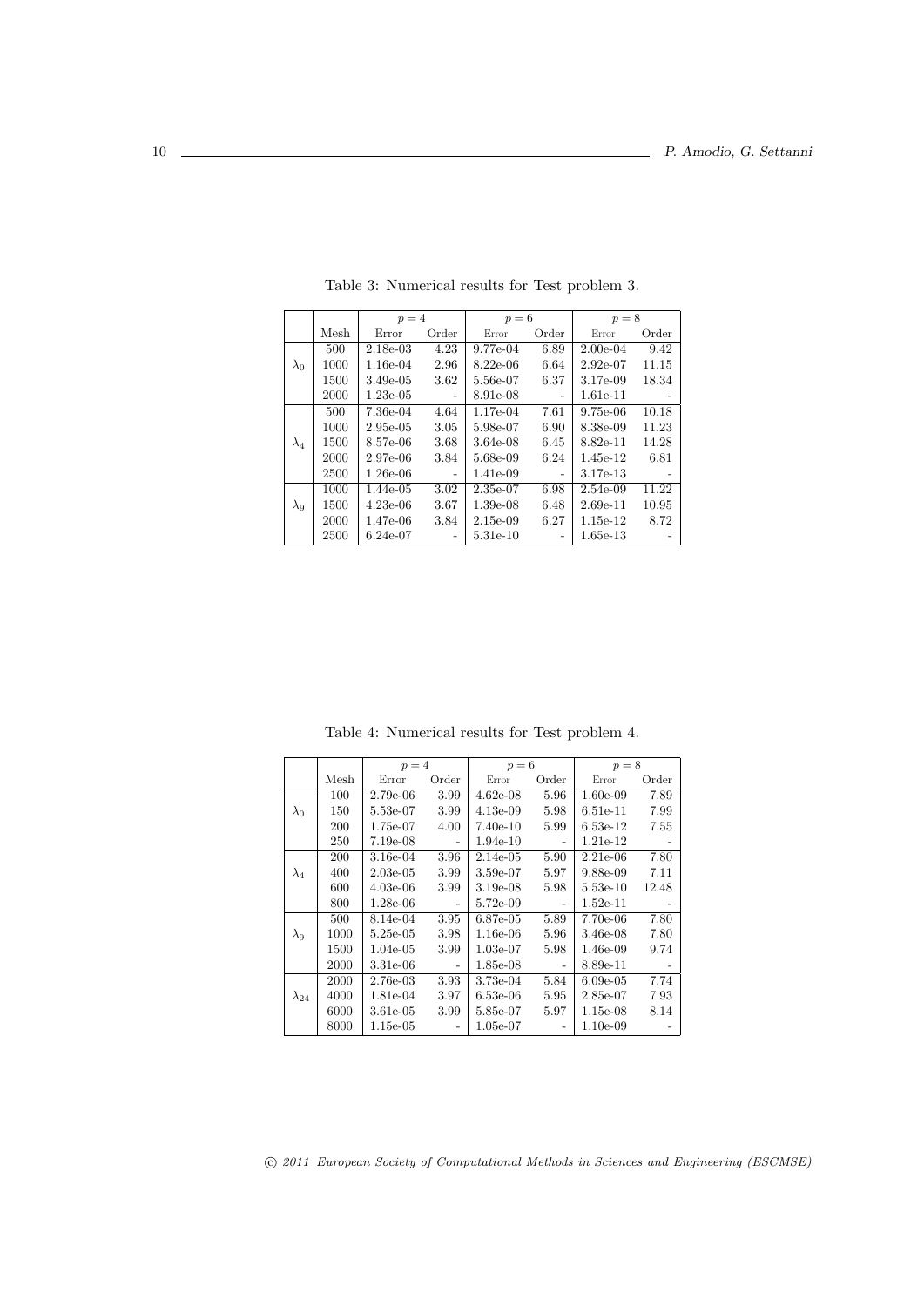

Figure 1: Eigenfunctions  $y_4(x)$  computed by the order 6 method with 300 points in the interval [0, 1000] (left) and in the interval  $(0, \infty)$  truncated at  $b = 1000$  (right).

*Problem 5.* The Legendre equation (see [11]) is defined as

$$
-((1-x^2)y')'(x) + \frac{1}{4}y(x) = \lambda y(x), \quad x \in [-1, 1],
$$
  
\n
$$
a = -1
$$
 LCNO  
\n
$$
b = 1
$$
 LCNO

The boundary conditions  $[y, u](-1) = -(py')(-1) = 0$  and  $[y, u](1) = -(py')(1) = 0$  are obtained from (2) setting  $a_1 = b_1 = 1$ ,  $a_2 = b_2 = 0$ ,  $u(x) = 1$  and  $v(x) = \ln((1+x)/(1-x))$ . The eigenvalues are

$$
\lambda_k = \left(k + \frac{1}{2}\right)^2, \quad k = 0, 1, \dots,
$$

while the Legendre polynomials represent the eigenfunctions associated to  $\lambda_k$ . Since p is null in the endpoints, an initial and final method to approximate both endpoints substitute for the boundary conditions. The results obtained for small *k* show that 20 points are enough for a very good approximation, consequently the numerical order is estimated for  $k = 9, 24, 49$ . We underline that the numerical order is preserved and sometimes exceeds the order expected. Moreover, the number of points required to reach a prescribed accuracy is proportional to *k* and the higher order methods guarantee a better accuracy. Furthermore in Figure 2 the eigenfunctions associated to the eigenvalue  $\lambda_4$  and  $\lambda_{24}$  are drawn, respectively.

## **5 Conclusion**

The results shown in the section 4 highlight as the methods work well on regular and singular problems excepted when the Sturm-Liouville coefficients are not defined in the endpoints of the interval and it is not possible to consider a truncated interval (as, for example, in Problem 3 and Problem 5). This behavior is worth treating in a deeper way in a next paper. On the other hand it is important to point out that the number of mesh points is high unless the Problem 4. Consequently, we will consider a variable step size in order to reduce the number of points and to compare the used approach with other codes solving Sturm-Liouville problems as SLEIGN ([12]).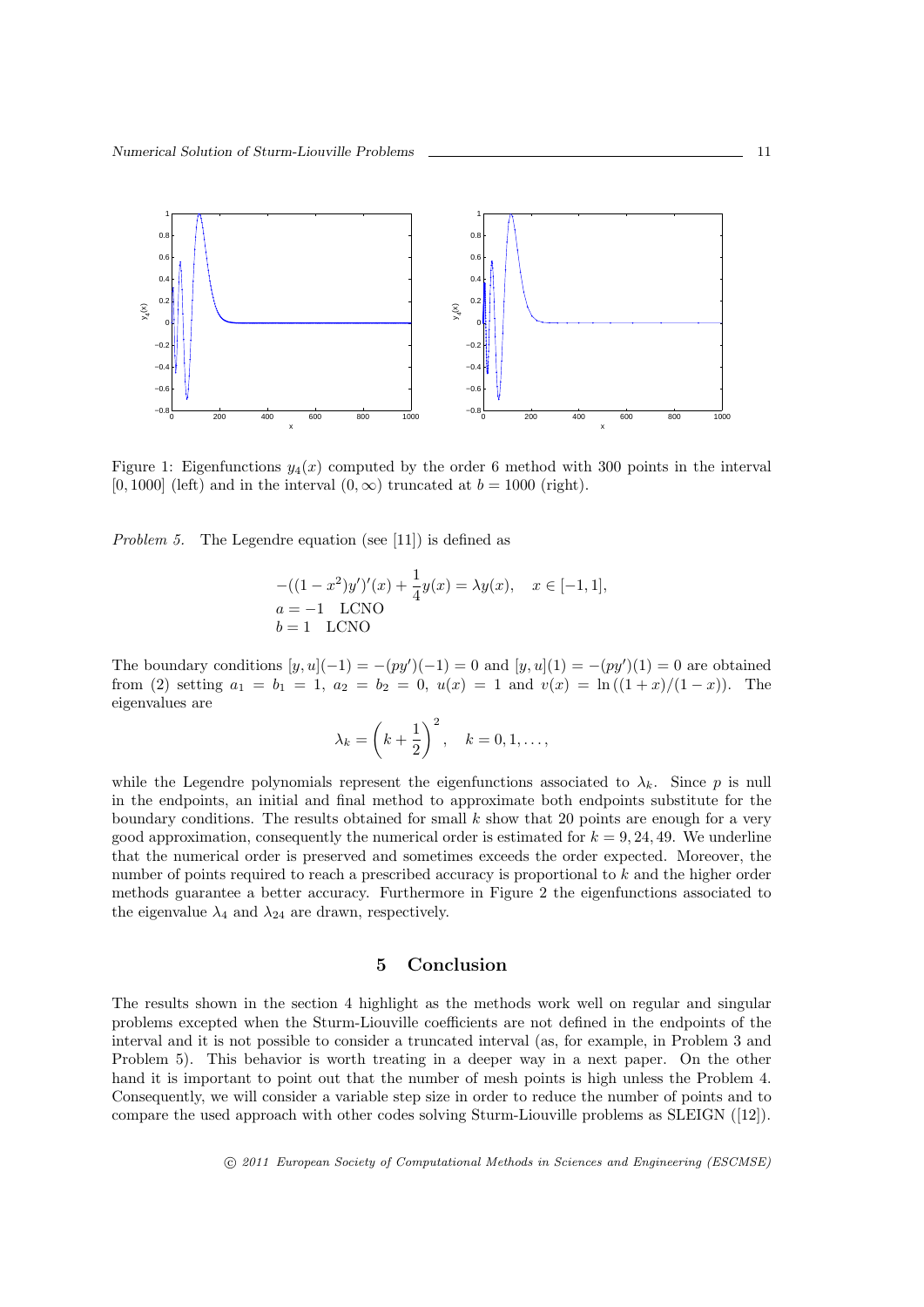|                |      | $p=4$       |       | $p=6$       |       | $p=8$      |       |
|----------------|------|-------------|-------|-------------|-------|------------|-------|
|                | Mesh | Error       | Order | Error       | Order | Error      | Order |
|                | 20   | 3.67e-02    | 3.61  | 5.69e-03    | 6.10  | 2.14e-04   | 8.93  |
|                | 40   | $3.00e-03$  | 5.55  | 8.28e-05    | 6.80  | $4.38e-07$ | 9.25  |
| $\lambda_9$    | 60   | 3.16e-04    | 6.76  | 5.27e-06    | 6.78  | $1.03e-08$ | 9.43  |
|                | 80   | $4.52e-0.5$ | 9.22  | 7.49e-07    | 6.74  | $6.83e-10$ | 9.54  |
|                | 100  | 5.77e-06    |       | 1.66e-07    | -     | 8.13e-11   |       |
| $\lambda_{24}$ | 100  | $1.13e-02$  | 1.19  | 2.81e-03    | 2.56  | 1.14e-03   | 4.97  |
|                | 200  | $4.94e-0.3$ | 4.50  | 4.75e-04    | 5.90  | 3.65e-05   | 7.93  |
|                | 300  | 7.96e-04    | 5.53  | $4.33e-0.5$ | 6.37  | 1.47e-06   | 8.59  |
|                | 400  | $1.62e-04$  | 6.40  | $6.94e-06$  | 6.52  | 1.24e-07   | 8.91  |
|                | 500  | 3.88e-05    |       | 1.62e-06    |       | 1.70e-08   |       |
| $\lambda_{49}$ | 500  | $7.03e-03$  | 2.70  | $1.72e-0.3$ | 4.38  | $4.02e-04$ | 6.37  |
|                | 1000 | $1.08e-03$  | 5.06  | 8.24e-05    | 6.13  | $4.85e-06$ | 8.22  |
|                | 1500 | $1.39e-04$  | 6.05  | 6.87e-06    | 6.42  | 1.73e-07   | 8.73  |
|                | 2000 | $2.44e-05$  | 7.23  | $1.08e-06$  | 6.51  | 1.41e-08   | 8.97  |
|                | 2500 | 4.85e-06    |       | 2.54e-07    |       | 1.90e-09   |       |

Table 5: Numerical results for Test problem 5.



Figure 2: Eigenfunctions  $y_4(x)$  and  $y_{24}(x)$  computed by the order 6 method with 300 points.